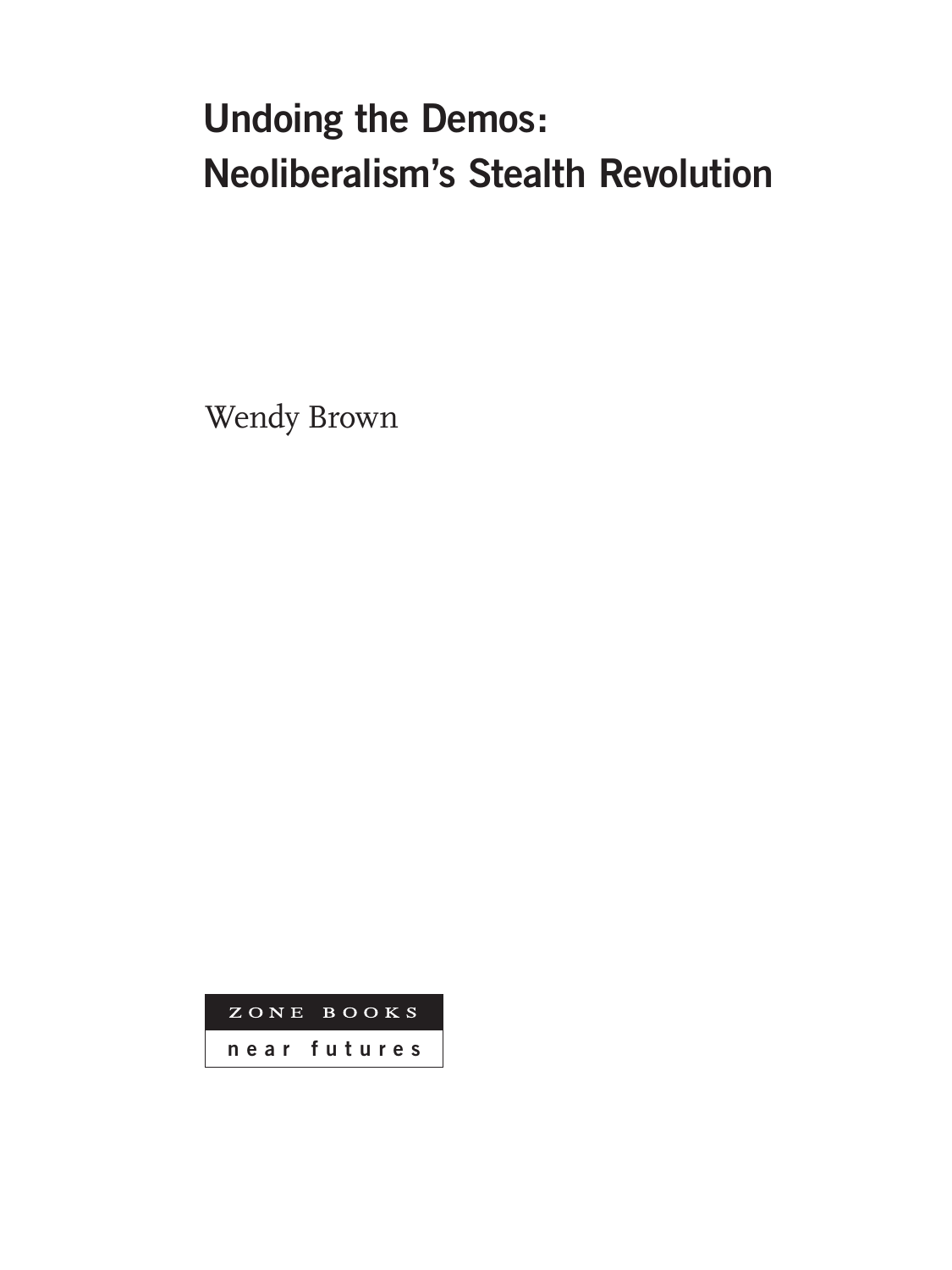© 2015 Wendy Brown ZONE BOOKS 633 Vanderbilt Street, Brooklyn, New York 11218

All rights reserved. *Fifth printing 2017 First paperback edition This edition corrects errors in previous printings*

A version of Chapter Six was previously published as "The End of Educated Democracy" in *Representations*, Volume 116 (Fall 2011)

No part of this book may be reproduced, stored in a retrieval system, or transmitted in any form or by any means, including electronic, mechanical, photocopying, microfilming, recording, or otherwise (except for that copying permitted by Sections 107 and 108 of the U.S. Copyright Law and except by reviewers for the public press), without written permission from the Publisher.

Printed in the United States of America. Distributed by The MIT Press, Cambridge, Massachusetts, and London, England.

Library of Congress Cataloging-in-Publication Data Brown, Wendy, 1955– Undoing the demos: neoliberalism's stealth revolution / by Wendy Brown. — First edition. pages cm. Includes bibliographical references and index. isbn 978-1-935408-53-6 (hardcover: alk. paper) 1. Neoliberalism. 2. Democracy. 3. Foucault, Michel, 1926–1984. I. Title. jc574.b766 2015 320.51'3–dc23

2014018378